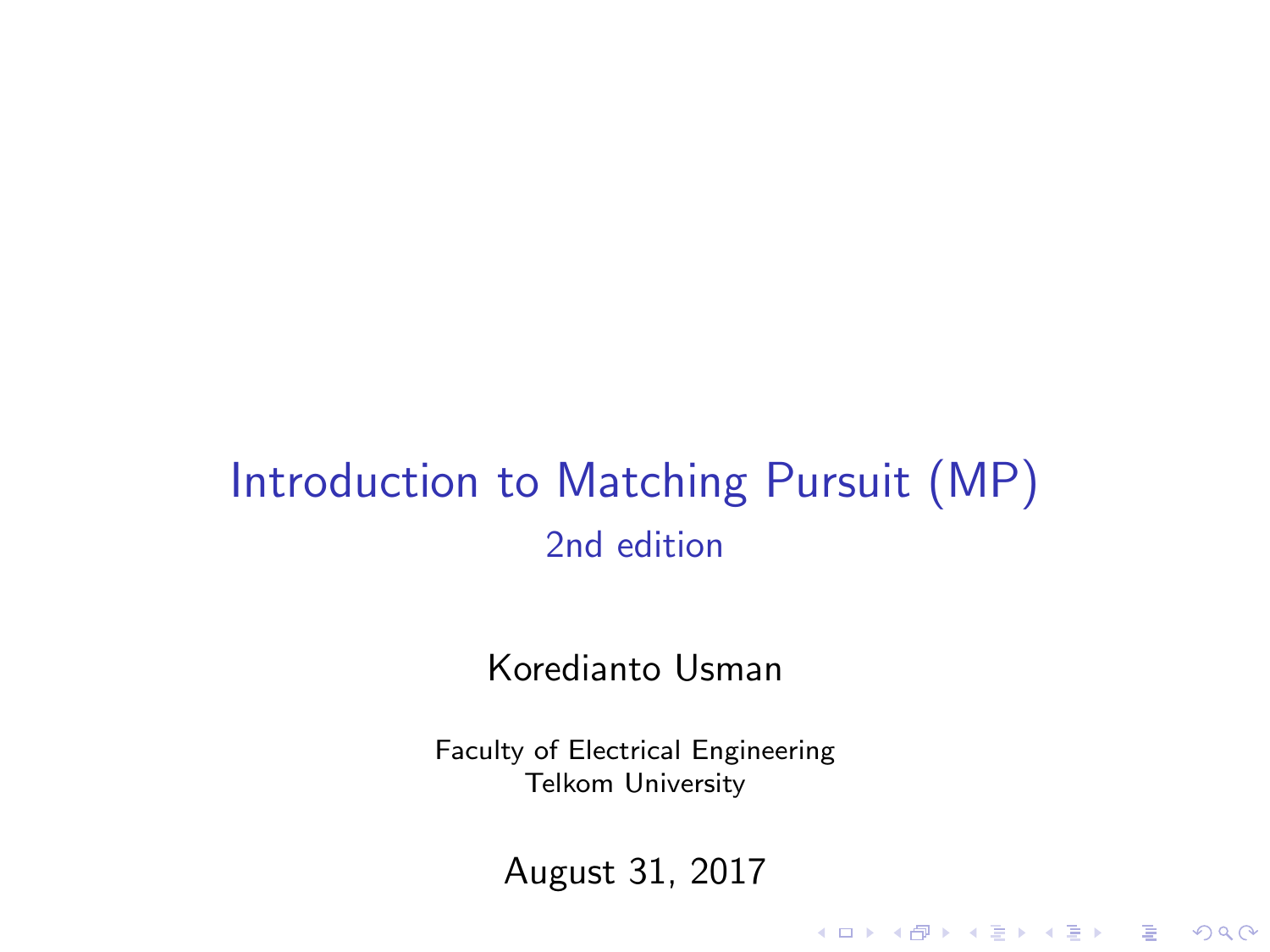#### Introduction

This tutorial is a second edition from the first one in May 2014.

- 1. The original title was OMP, but it was wrong. The correct one is MP.
- 2. MP is popularized by Mallat and Zhang, in their paper : Mallat and Zhang, 1993, Matching Pursuits With Time-Frequency Dictionaries, IEEE Transactions on Signal Processing, Number 12, Volume 41.
- 3. if you find this tutorial useful, please cite: Usman, Koredianto, 2017, Introduction to Matching Pursuit, Online:

http://korediantousman.staff.telkomuniversity.ac.id/tutorial. Access on : your access time.

**KORKAR KERKER E VOOR**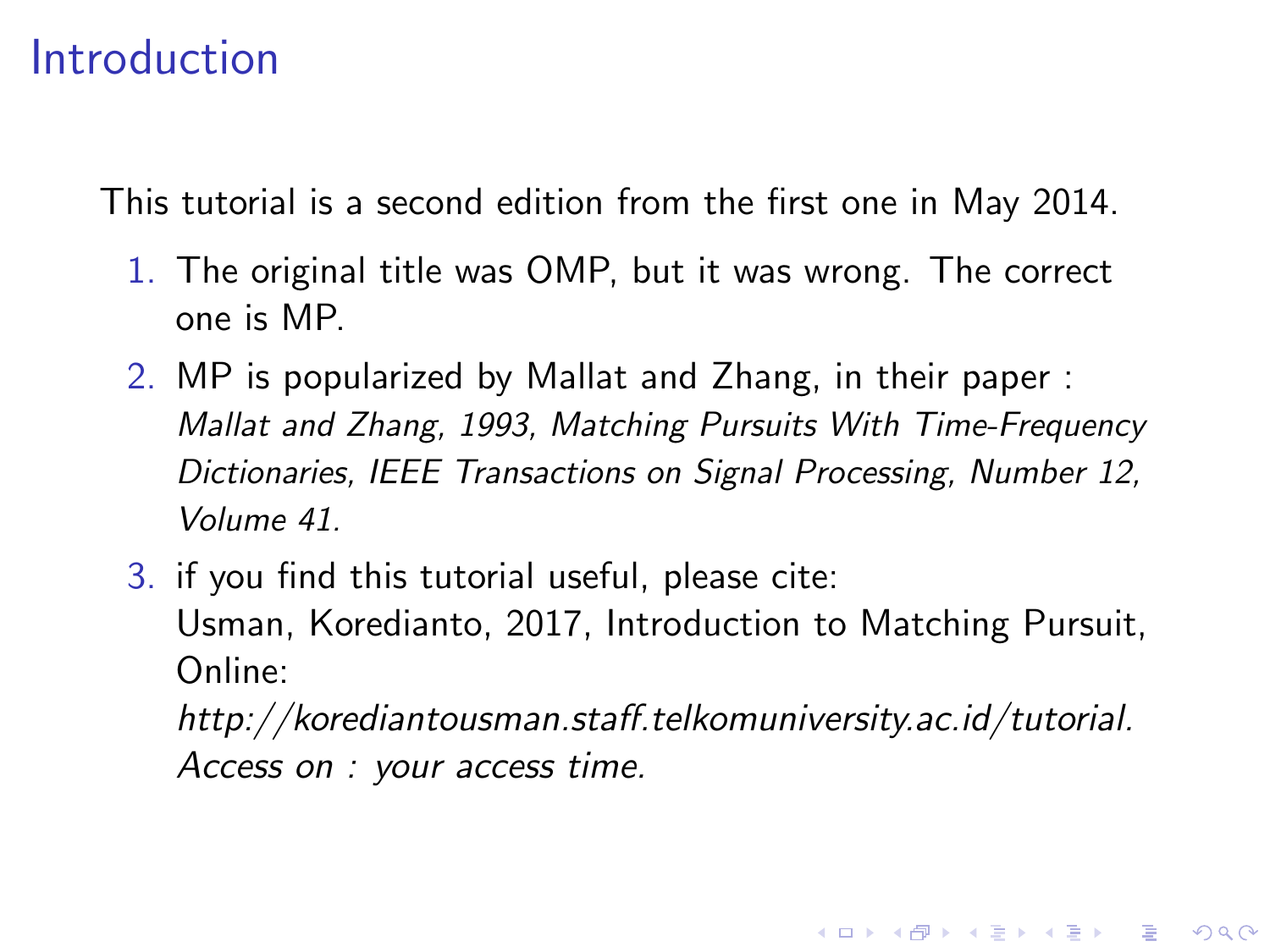#### 1. Problem Statement

Consider the following very simple example: Given the following sparse signals

$$
x = \begin{pmatrix} -1.2 \\ 1 \\ 0 \end{pmatrix}
$$

The following is the measurement matrix A  $(2 \times 3)$ :

$$
A=\begin{pmatrix} -0.707 & 0.8 & 0 \\ 0.707 & 0.6 & -1 \end{pmatrix}
$$

Therefore  $y = A \cdot x$  gives:

$$
y = \begin{pmatrix} -1.65 \\ -0.25 \end{pmatrix}
$$
  
Now, Given that :  $y = \begin{pmatrix} -1.65 \\ 0.25 \end{pmatrix}$  and  $A = \begin{pmatrix} -0.707 & 0.8 & 0 \\ 0.707 & 0.6 & -1 \end{pmatrix}$ 

How to find original **x**?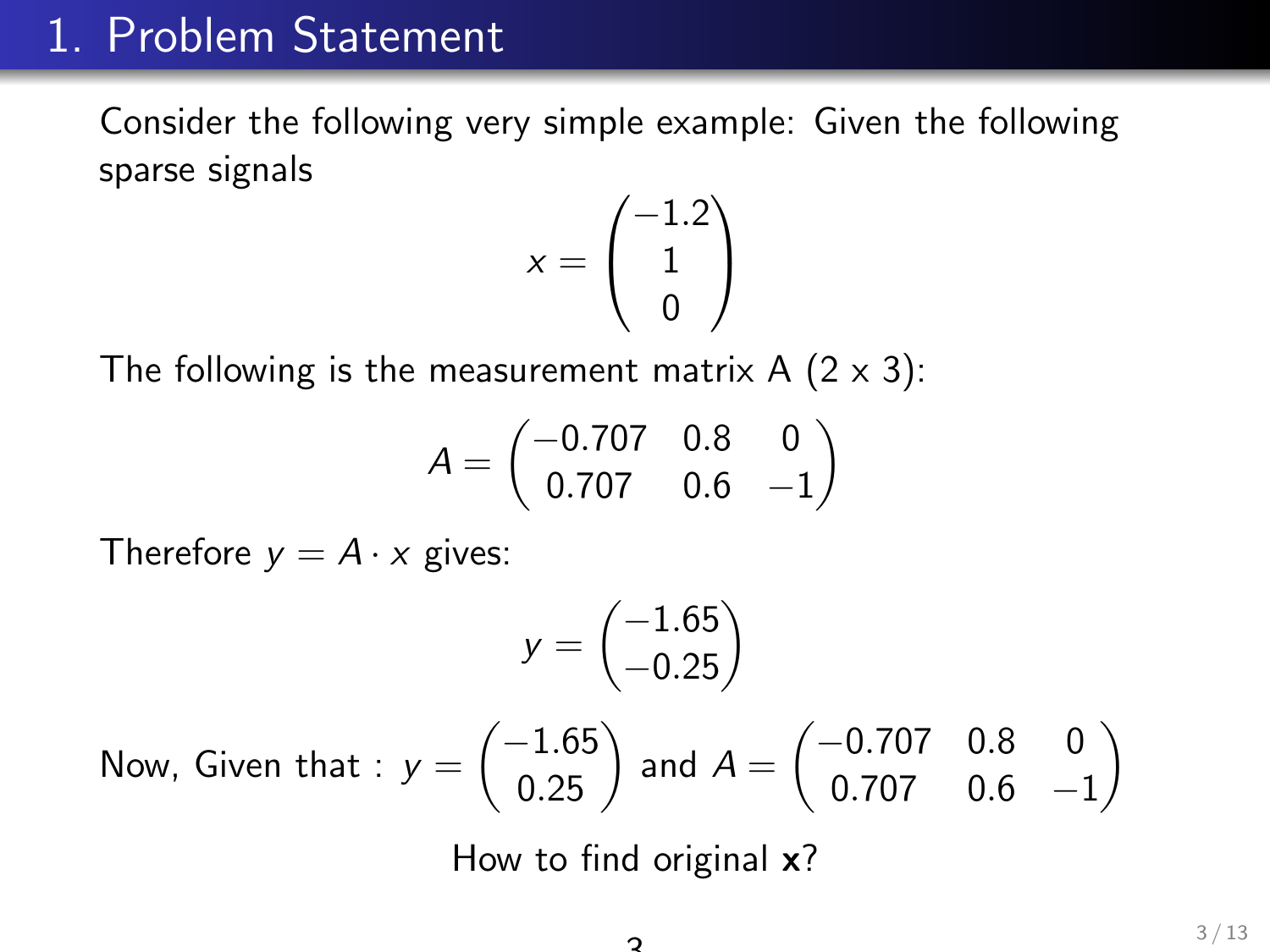**BASIS** Previous example: Given :  $y =$  $\begin{pmatrix} -1.65 \\ 0.25 \end{pmatrix}$  and  $A =$  $(-0.707 \ 0.8 \ 0)$ 0.707 0.6 −1  $\setminus$ Columns in matrix A are called BASIS (CHEN and DONOHO : **ATOMS**). In the example, we have the following atoms:

$$
b_1=\begin{pmatrix}-0.707\\0.707\end{pmatrix}\quad b_2=\begin{pmatrix}0.8\\0.6\end{pmatrix}\quad b_3=\begin{pmatrix}0\\-1\end{pmatrix}
$$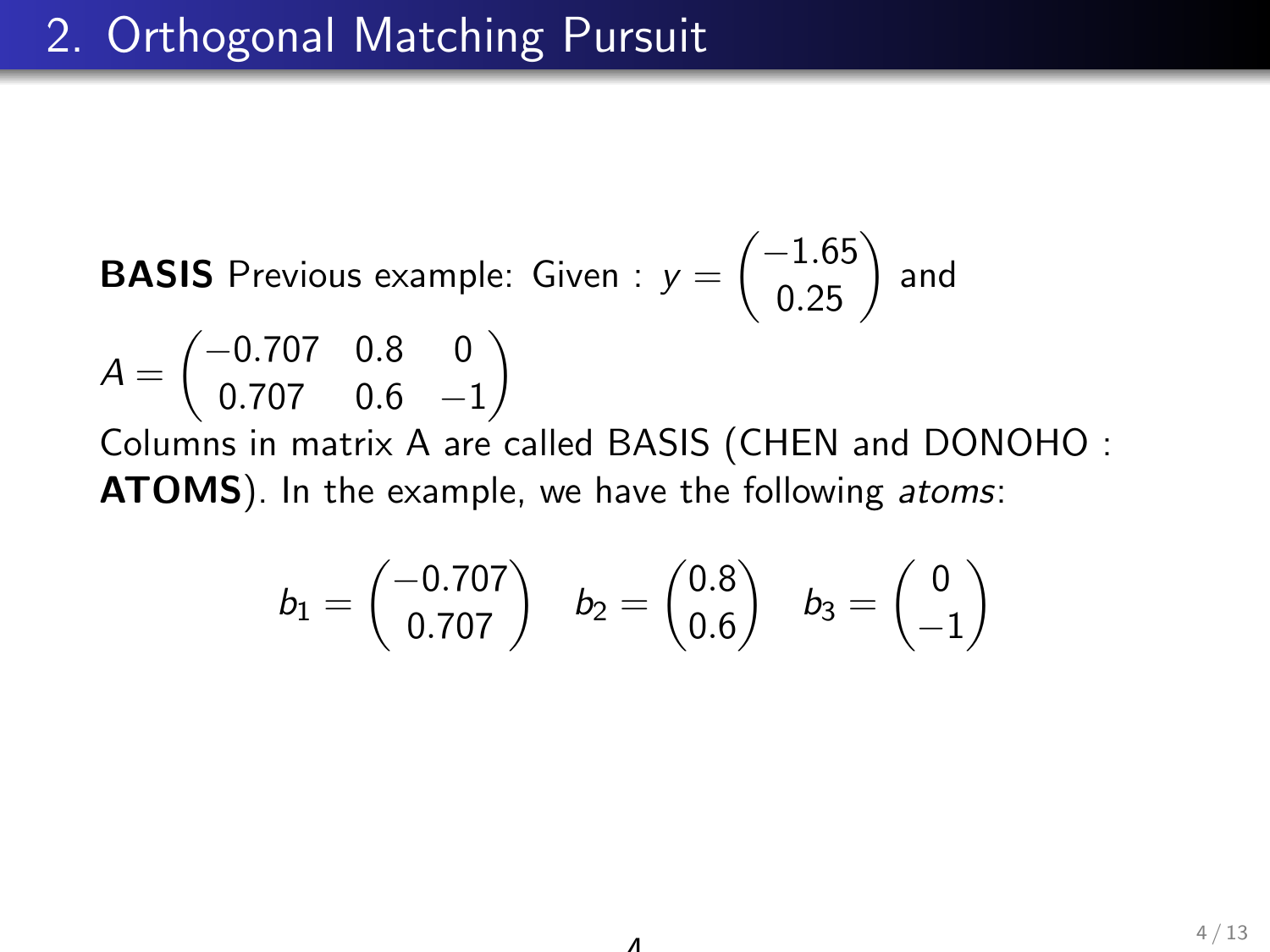Interpretation of equation  $Ax = y$ Since  $A = [b_1 \ b_2 \ b_3]$ ; and if we let :  $x = [a \ b \ c]$ , then  $A \cdot x = a \cdot b_1 + b \cdot b_2 + c \cdot b_3$   $A \cdot x$  is the linear combination of  $b_1$ ,  $b_2$ ,  $b_3$ .

$$
A \cdot x = \begin{pmatrix} -0.707 & 0.8 & 0 \\ 0.707 & 0.6 & -1 \end{pmatrix} \cdot \begin{pmatrix} -1.2 \\ 1 \\ 0 \end{pmatrix}
$$

$$
= -1.2 \cdot \begin{pmatrix} -0.707 \\ 0.707 \end{pmatrix} + 1 \cdot \begin{pmatrix} -0.8 \\ 0.6 \end{pmatrix} + 0 \cdot \begin{pmatrix} 0 \\ -1 \end{pmatrix} = y = \begin{pmatrix} -1.65 \\ 0.25 \end{pmatrix}
$$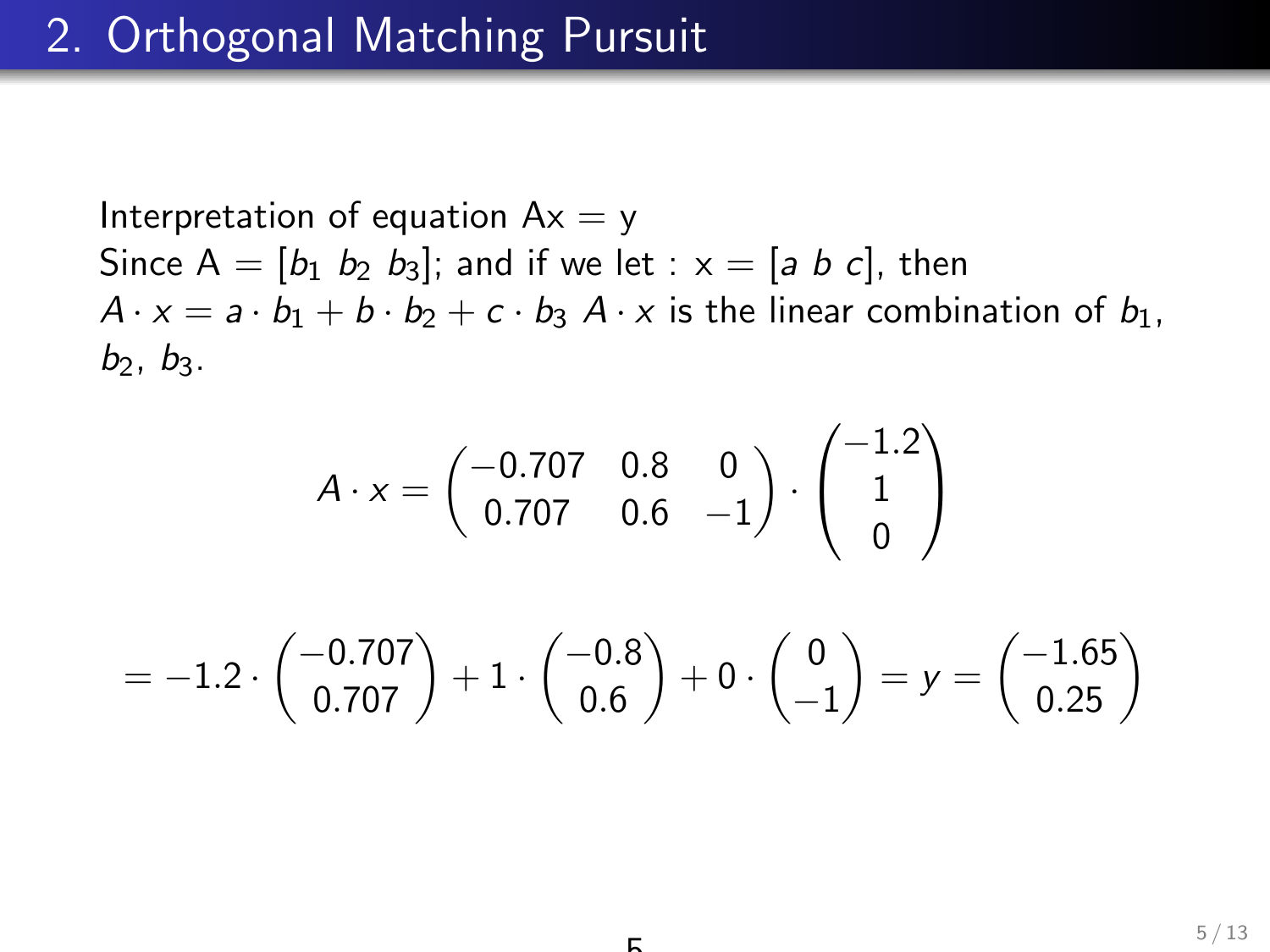$$
A \cdot x = \begin{pmatrix} -0.707 & 0.8 & 0 \\ 0.707 & 0.6 & -1 \end{pmatrix} \cdot \begin{pmatrix} -1.2 \\ 0 \\ 1 \end{pmatrix}
$$
  
= -1.2 \cdot \begin{pmatrix} -0.707 \\ 0.707 \end{pmatrix} + 1 \cdot \begin{pmatrix} -0.8 \\ 0.6 \end{pmatrix} + 0 \cdot \begin{pmatrix} 0 \\ -1 \end{pmatrix} = y = \begin{pmatrix} -1.65 \\ 0.25 \end{pmatrix}

From the equation above, it is clear that atom  $b_1$  contribute the biggest influence in y, next is  $b_2$ , dan last is  $b_3$ . ORTHOGONAL MATCHING PURSUIT works reversely: we start finding which of  $b_1$ ,  $b_2$ ,  $b_3$  that will influence the STRONGEST to y. Then the SECOND STRONGEST from the residual, and so on.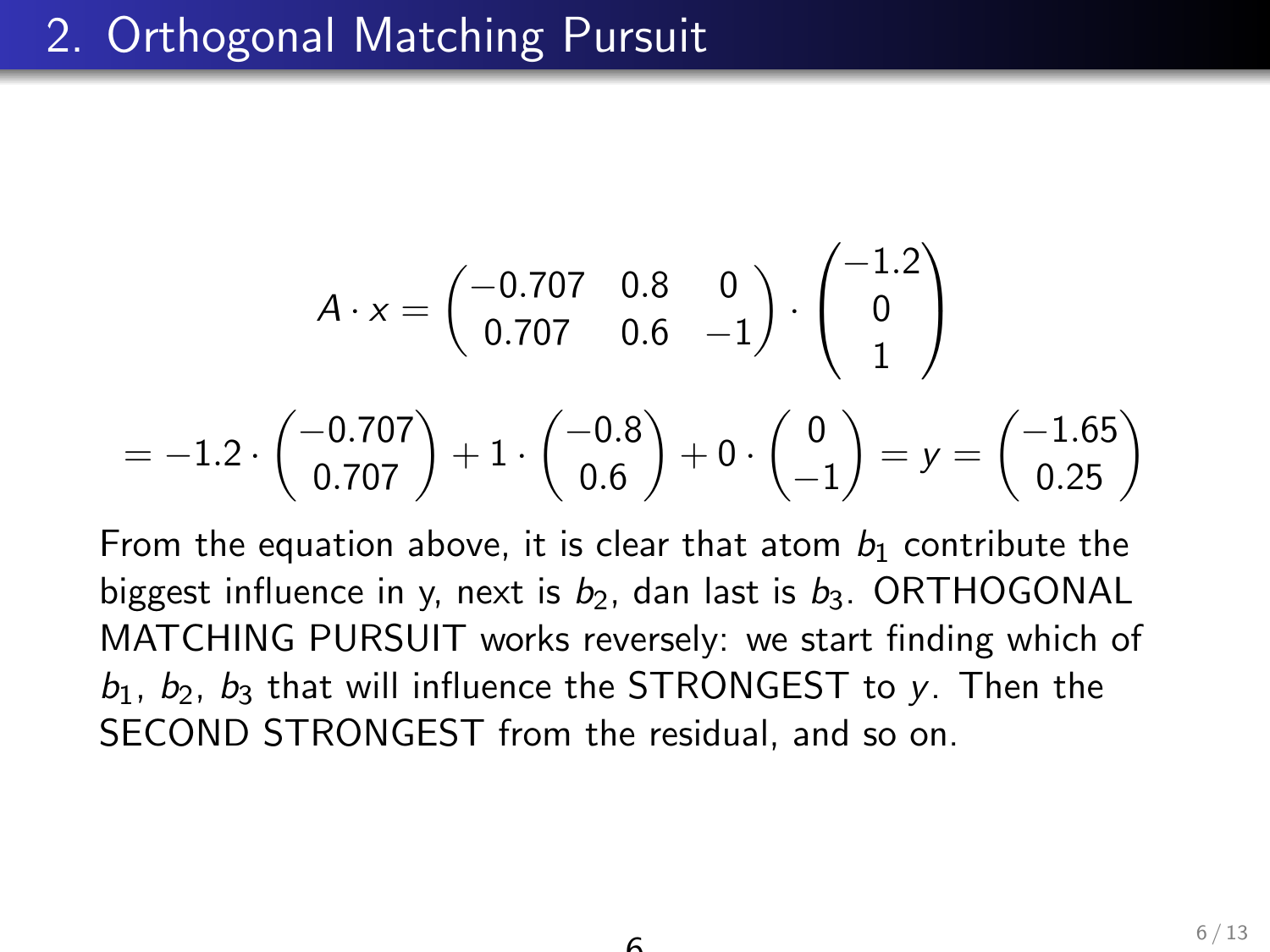STRONGEST influence is measured using DOT PRODUCT / INNER PRODUCT OMP Algorithm:

**1** find atom with has the biggest inner product with y

$$
p_i = \max_j < b_j, y > \text{}
$$

- 2 calculate the residue  $r_i = p_i p_i \cdot \langle p_i, y \rangle$
- $\bullet$  find atom with has the biggest inner product with  $r_i$

<sup>4</sup> repeat step 2 and 3 until residue achieve a certain threshold Geometrically:

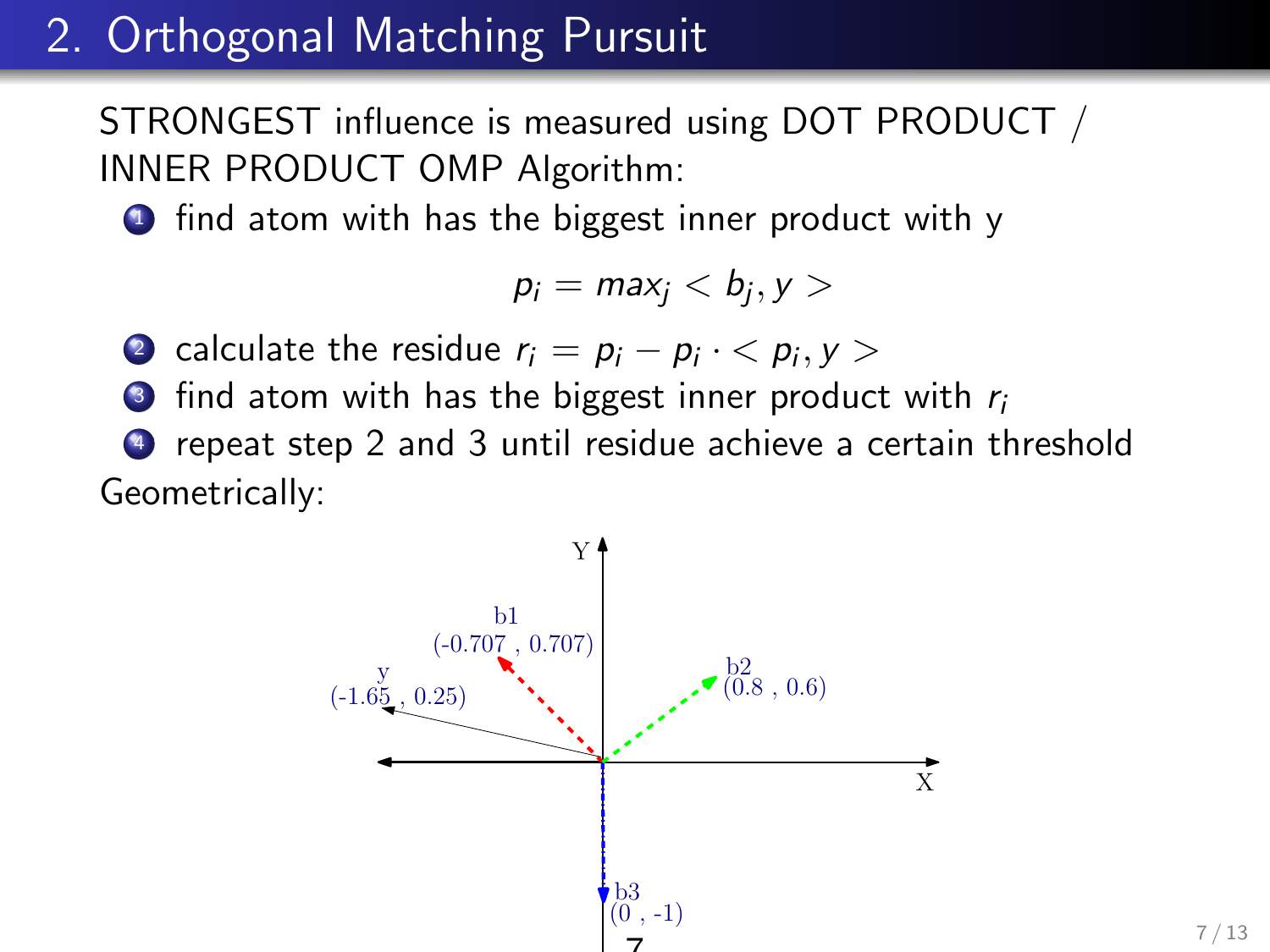Here the dot product of y to any of b1, b2, b3:

$$
\langle y, b_1 \rangle = -1.34
$$
  

$$
\langle y, b_2 \rangle = 1.17
$$

and

$$
\langle y,b_3>=0.25
$$

Taking the absolute value, we see  $b_1$  gives the biggest inner product. Then,  $b_1$  is chosen as the atom in first step, DOT PRODUCT −1.34. We next count the residue:

$$
r_1 = y - b_1 \cdot \langle y, b_1 \rangle = \begin{pmatrix} -1.65 \\ 0.25 \end{pmatrix} - (-1.34) \cdot \begin{pmatrix} 0.707 \\ 0.707 \end{pmatrix}
$$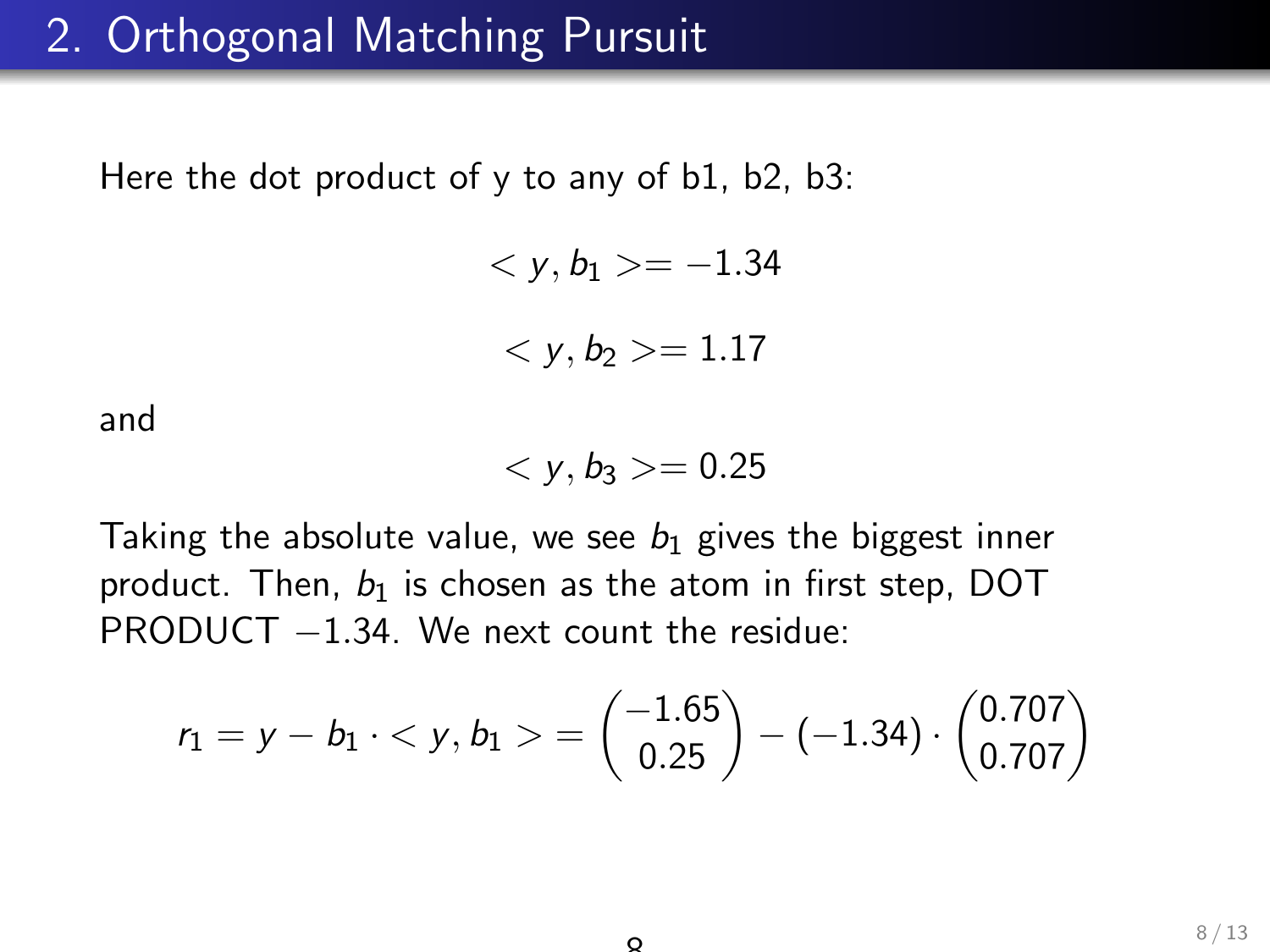

Next we count the DOT PRODUCT of this residue to  $b_2$  and  $b_3$ (no need to count with  $b_1$ , since this residue must perpendicular to  $b_1$ ).

$$
\langle r1, b1 \rangle = 1
$$
  

$$
\langle r1, b3 \rangle = -0.7
$$

Taking the absolute value, we get  $b_2$  as the next strongest influence.  $\Omega$